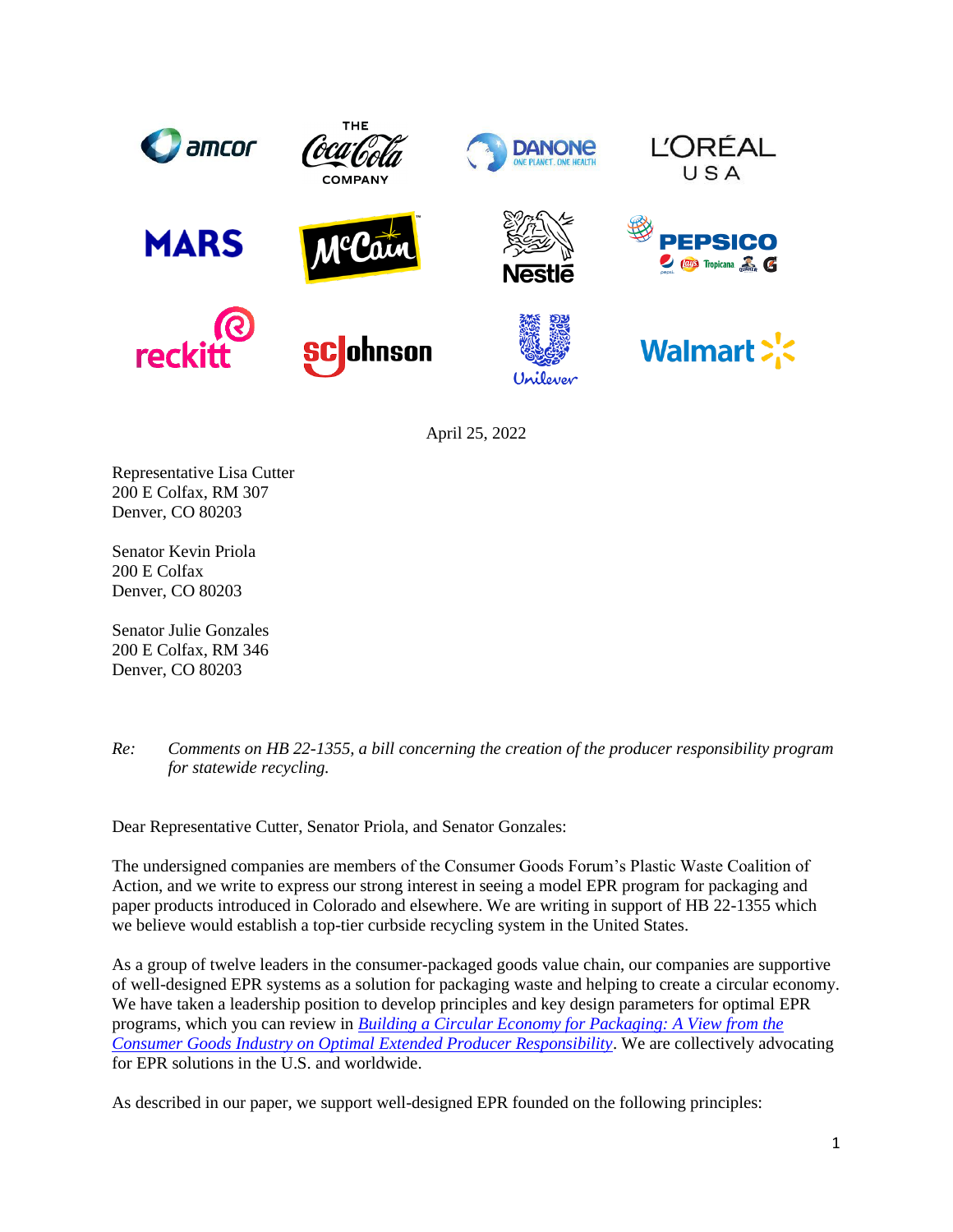- Strong environmental outcomes,
- Efficient, cost-effective and accountable,
- Shared financial responsibility,
- Convenient for consumers,
- Long-term financial sustainability,
- Allow producers to secure material for closed loop recycling, and
- Social inclusiveness and fairness, especially in developing markets with informal sector involvement.

These principles are largely represented in HB 22-1355 and aim to shift from the status quo toward a waste and recycling future with high recycling rates, activated consumers, and circular use of materials, including recycled content in our packaging. Our companies are investing in the improvement of recycling systems around the world, innovating our packaging designs, and collaborating with suppliers, local communities, and customers to advance solutions that are good for consumers, the environment, and our industry.

As producers, our companies have learned through decades of experience that EPR systems can be an effective way to improve and manage collection and recycling systems depending on a set of critical design features. Producers need to be empowered to run the program under the supervision of public authorities, with appropriate provisions for transparency, reporting, performance, auditing, and compliance. We applaud the state in drafting strong EPR legislation that will invest in solutions for packaging waste and help create a more circular economy.

HB 22-1355 provides industry with a strong management role that would enable producers to achieve robust collection and recycling targets efficiently while reducing costs and achieving strong environmental outcomes over time. While our principles outline a 'shared financial responsibility' model, we remain supportive of HB 22-1355 because its form of EPR is more appropriate for Colorado and it contains strong operational control while providing the PRO and our CGF membership with flexibility to manage costs and drive improvements in recycling rates in the state.

We believe that HB 22-1355 mirrors the principles that have enabled EPR systems to perform at extremely high levels in other markets. If enacted, this legislation would establish an EPR program that will achieve increased recycling rates for all materials and set a standard for other states as they consider ways to improve their recycling systems. Our membership brings decades of experience evaluating EPR systems and applauds the introduction of excellent legislation.

Thank you for your hard work toward establishing a best-in-class EPR system. We are eager to work together with you to help HB 22-1355 over the finish line and be signed into law.

Sincerely,

Amcor The Coca Cola Company Danone North America L'Oréal USA Mars, Incorporated McCain Foods Nestle PepsiCo Reckitt